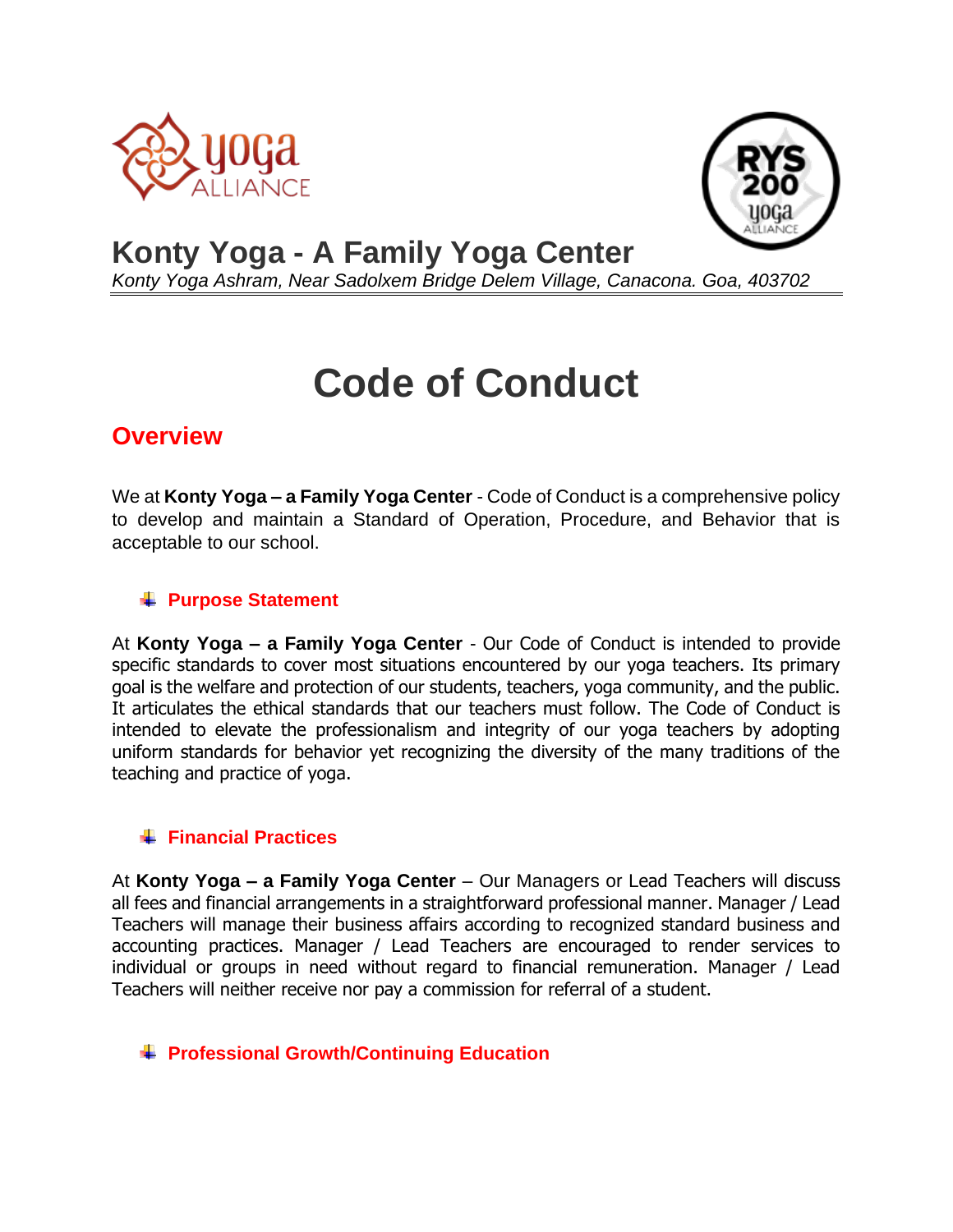At **Konty Yoga – a Family Yoga Center** – Our Managers, Employees, Teachers, Independent Contractors, or Others Teachers maintain the integrity, competency, and high standards of the yoga profession by continuously striving to improve their skills through keeping current in new developments in yoga practice and by participating in continuing educational programs.

#### **Teacher/Student Relationships**

At **Konty Yoga – a Family Yoga Center** – Our Managers, Employees, Lead Teachers, Independent Contractors, or Others recognize the trust placed in them by their students and the power imbalance of the student-teacher relationship.

Our Managers, Employees, Teachers, Independent Contractors, or Others should avoid exploiting the trust and dependency of students.

Our Managers, Employees, Teachers, Independent Contractors, or Others should hold themselves out as stewards of safe and sacred spaces by maintaining clear personal and professional boundaries.

Our Managers, Employees, Teachers, Independent Contractors, or Others will continually be aware of their position of power and influence in their relationship with their students.

Our Managers, Employees, Teachers, Independent Contractors, or Others will be mindful not to project their own agendas, perceptions, and outcomes on their students.

Our Managers, Employees, Teachers, Independent Contractors, or Others will not seek to fulfill their personal needs at their students' expense.

Our Managers, Employees, Teachers, Independent Contractors, or Others will maintain professional boundaries in relationships with students and avoid any relationships that may exploit trust between the student and teacher.

Our Managers, Employees, Teachers, Independent Contractors, or Others recognize that their purpose is to serve their student's personal exploration and growth.

Our Managers, Employees, Teachers, Independent Contractors, or Others will avoid any activity or influence that is in conflict with the best interests of their students or that may be solely for their own personal gain or gratification.

#### $\textcolor{red}{\textbf{#}}$  Integrity

At **Konty Yoga – a Family Yoga Center** - Our Managers, Employees, Teachers, Independent Contractors, or Others uphold the highest of moral standards.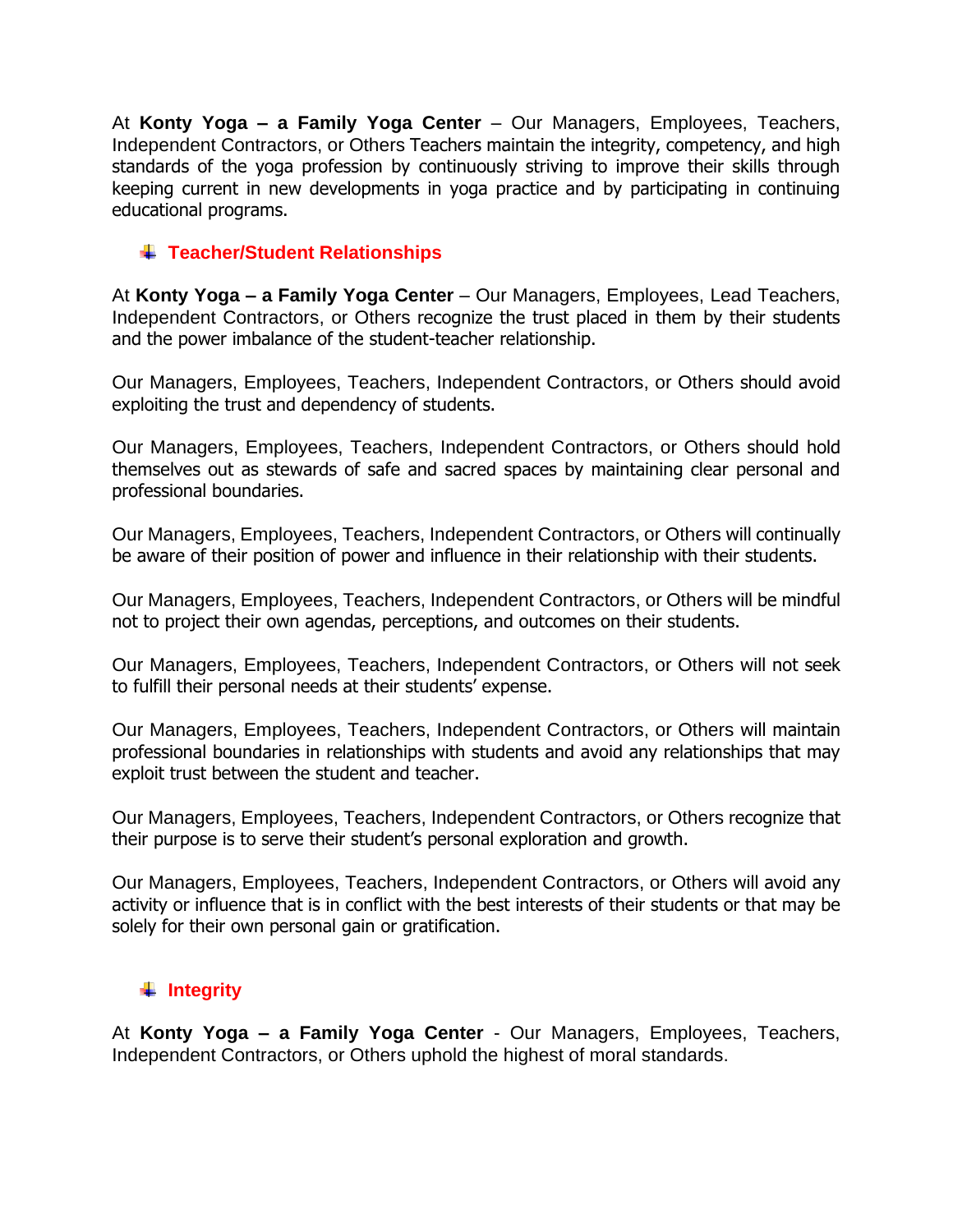Our Managers, Employees, Teachers, Independent Contractors, or Others strive to ensure that their intentions, actions, and speech are based on honesty, compassion, selflessness, trustworthiness, and transparency.

Our Managers, Employees, Teachers, Independent Contractors, or Others recognize that the process of learning is never complete, and they shall avoid portraying themselves as "enlightened" or "spiritually advanced."

Our Managers, Employees, Teachers, Independent Contractors, or Others recognize that they are walking on the spiritual path along with their fellow teachers and students.

Our Managers, Employees, Teachers, Independent Contractors, or Others shall cultivate an attitude of humanity in their teaching and dedicate their work to something greater than themselves.

#### **Scope of Practice**

At **Konty Yoga – a Family Yoga Center** - Our Managers, Employees, Teachers, Independent Contractors, or Others shall not abandon or neglect their students.

If Our Managers, Employees, Teachers, Independent Contractors, or Others are unable (or unwilling for appropriate reasons) to provide professional help or continue a professional relationship, they should make every reasonable effort to arrange for instruction for that student with another teacher.

Our Managers, Employees, Teachers, Independent Contractors, or Others should avoid giving any personal advice concerning a student's personal life.

Our Managers, Employees, Teachers, Independent Contractors, or Others shall not give medical advice.

Our Managers, Employees, Teachers, Independent Contractors, or Others shall not prescribe a treatment or suggest rejecting a physician's advice.

Our Managers, Employees, Teachers, Independent Contractors, or Others shall refer their students to medical doctors or complimentary licensed professionals when appropriate.

#### **Confidential Information**

At **Konty Yoga – a Family Yoga Center** - Our Managers, Employees, Teachers, Independent Contractors, or Others shall respect and protect the welfare of all of their students or clients.

Our Managers, Employees, Teachers, Independent Contractors, or Others shall keep all personal information disclosed by their students or clients strictly confidential. All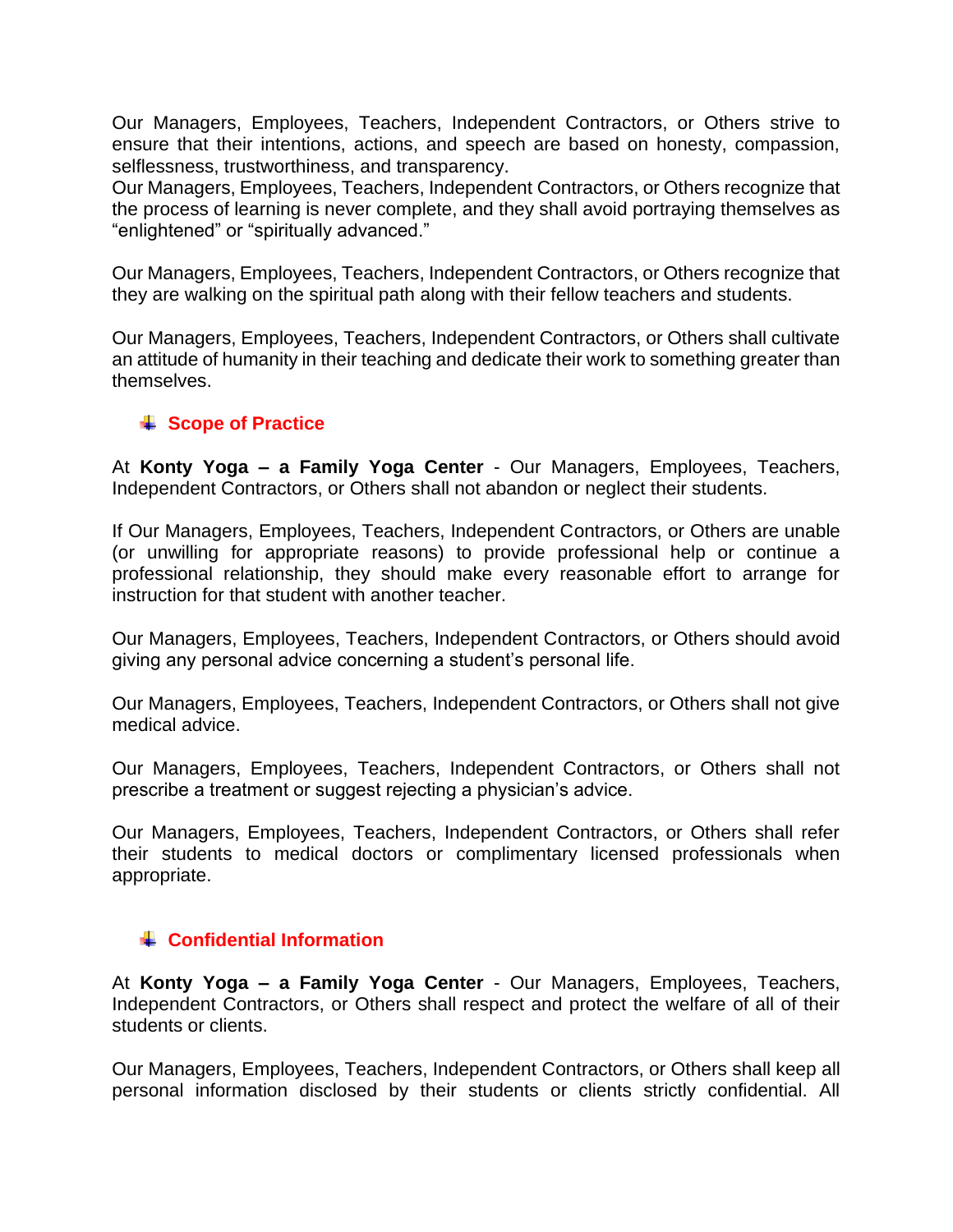discussions among teachers concerning students or clients shall be conducted in secure, non-public environments.

Our Managers, Employees, Teachers, Independent Contractors, or Others shall not disclose personal information belonging to a student or client except

**(a)** To comply with the law or the order of a court;

**(b)** To prevent bodily harm or danger to the client or to others; or

**(c)** Where the information has already been disclosed to the public. Teachers will obtain the consent of students before audio or video recording in class.

#### **Inter-Professional Relationships**

At **Konty Yoga – a Family Yoga Center** - Our Managers, Employees, Teachers, Independent Contractors, or Others are part of the health care and well-being community and should strive to develop and maintain relationships within the community for the benefit of their students and their professional development.

Our Managers, Employees, Teachers, Independent Contractors, or Others shall conduct themselves in an honorable manner in their relations with their fellow yoga teachers and other wellness practitioners.

Our Managers, Employees, Teachers, Independent Contractors, or Others shall work to build the unity of their community by embracing diversity, collaboration and commitment the benefit of all.

Our Managers, Employees, Teachers, Independent Contractors, or Others shall practice tolerance and acceptance toward other yoga teachers, schools and traditions. Teachers shall not openly criticize practices followed by other yoga schools or teachers.

However, Our Managers, Employees, Teachers, Independent Contractors, or Others recognize that differences of opinion are to be expected, and they may be discussed in a sensitive and compassionate manner. When criticism must be made, it should be done with fairness, discretion and with a focus on the facts.

#### **Advertising and Public Communications**

At **Konty Yoga – a Family Yoga Center** - Our Managers, Employees, Teachers, Independent Contractors, or Others shall not make false, deceptive, or fraudulent statements or advertisements concerning:

- ۰. their training, experience, or competence;
- ۰. their academic degrees or credentials;
- ₩. their institutional affiliations;